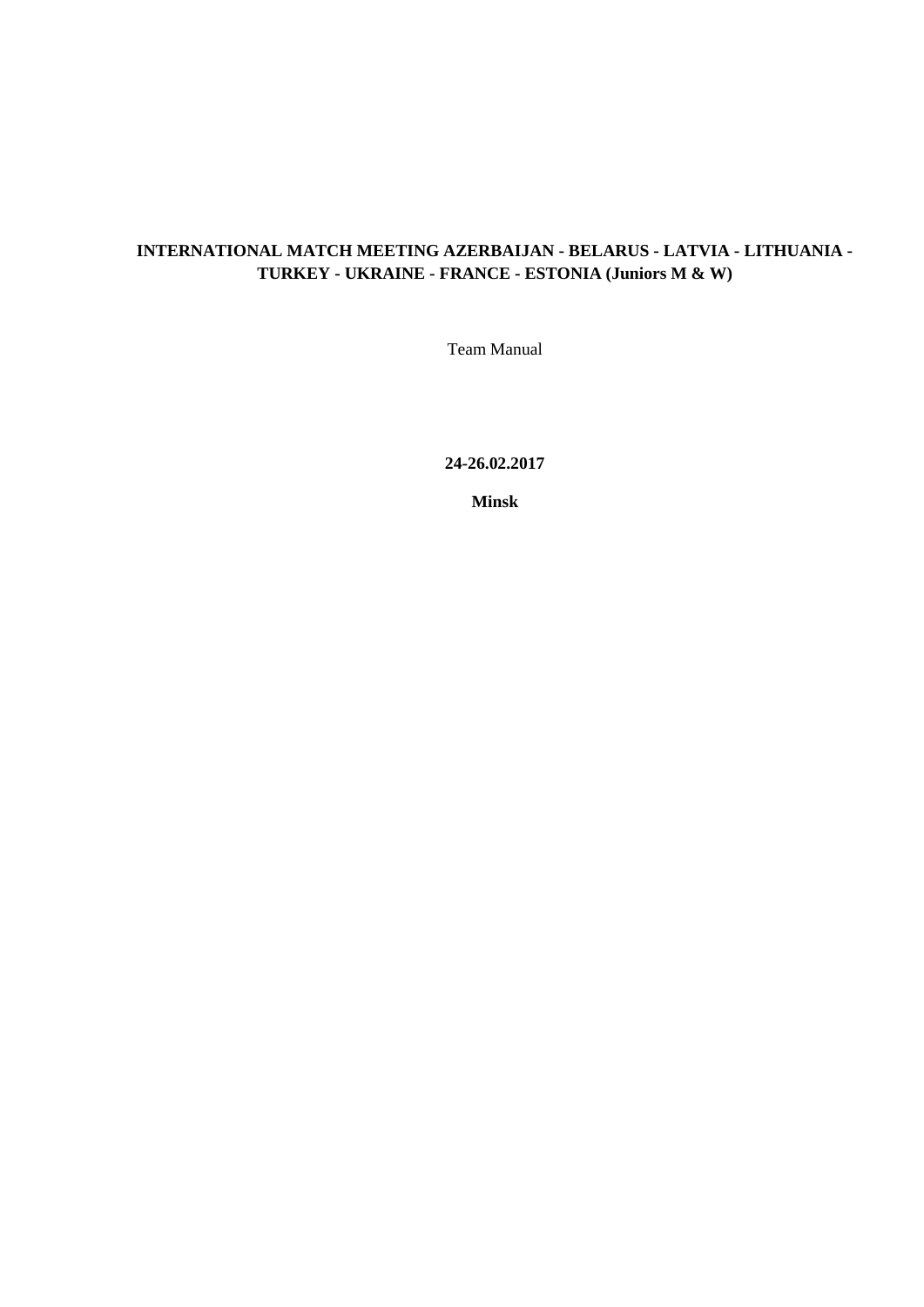#### **1. GENERAL INFORMATION:**

International Junior Match Meeting among Azerbaijan-Belarus-Latvia-Lithuania-Turkey-Ukraine-France-Estonia will be held in Minsk/Belarus, from 24 to 26 February, 2017.

# **Official Languages:** Russian, Belarusian

# **The Population of Minsk:** 1 836 808

**Currency:** Belarussian ruble - rub. (BYN). In circulation there are banknotes of 5, 10, 20, 50, 100, 200 and 500 rubles, as well as coins of 1, 2, 5, 10, 20 and 50 kopeks, 1 and 2 rubles.

Money can be exchanged at any branch of banks or exchange offices in the hotel. Cash can be withdrawn from ATMs.

**Time:** Central European time + 2 hours

**Electricity:** Voltage 220 V, frequency 50 Hz,

**Water:** Tap water is completely safe to drink

**Telephone country code:** +375

8-10-375-17- city phone

+375-29- cell number (7 digits)

+375-17- city phone number (7 digits)

**Mobile service:** MTC, VELCOM, LIFE

#### **Institutions' Office Hours:**

|              | Monday-Friday            | Saturday               | Sunday                |  |
|--------------|--------------------------|------------------------|-----------------------|--|
| <b>Banks</b> | 9:00-13:00 13.00-18:00   | $9:00-16:00$ (many are | Day off               |  |
|              |                          | closed)                |                       |  |
| Post Office  | $9:00 - 20:00$           | $9:00-18:00$           | Day off               |  |
| <b>Shops</b> | $9:00-19:00$ (large      | 9:00-19:00 (large      | 9:00-19:00 (large     |  |
|              | supermarkets are open 24 | supermarkets are open  | supermarkets are open |  |
|              | hours a day)             | 24 hours a day)        | 24 hours a day)       |  |
| Institutions | 9:00-13:00 13.00-18:00   | Day off                | Day off               |  |

# **2. BAF ORGANIZATIONAL STRUCTURE:**

Executive Director Maria BADZICH

#### **Organizing Committee and Judges:**

| President                   |
|-----------------------------|
| <b>Competition Director</b> |
| <b>Chief Referee</b>        |
| <b>TIC</b> Manager          |
| Deputy Chief Referee        |
| Protocol                    |
| Award                       |
| Transportation              |
| Accommodation               |
| Finances                    |
| Starter                     |
| Photo Finish Judge          |
| E-mail                      |

President Vadim DEVYATOVSKIY<br>Vice-Presidents Vasil IVANIUK Vasil IVANIUK Igor SIVODEDOV General Secretary Aliaksandr BUT-HUSAIM Sport Director Nadia BUT-HUSAIM Address 111 Kalinovskogo Str. Telephone number +375 (17) 281-57-92

belarusathletics@gmail.com President Vadim DEVYATOVSKIY Aliaksandr BUT-HUSAIM Nadia BUT-HUSAIM Vera EPIMASHKA Siarhei AVRUTIN Maria BADZICH Tatiana TRETIAK Hanna MININA Kristina YARMASHEVICH Volga RIABINOVA Aliaksandr TERLYUKEVICH Vadim GRABOUSKI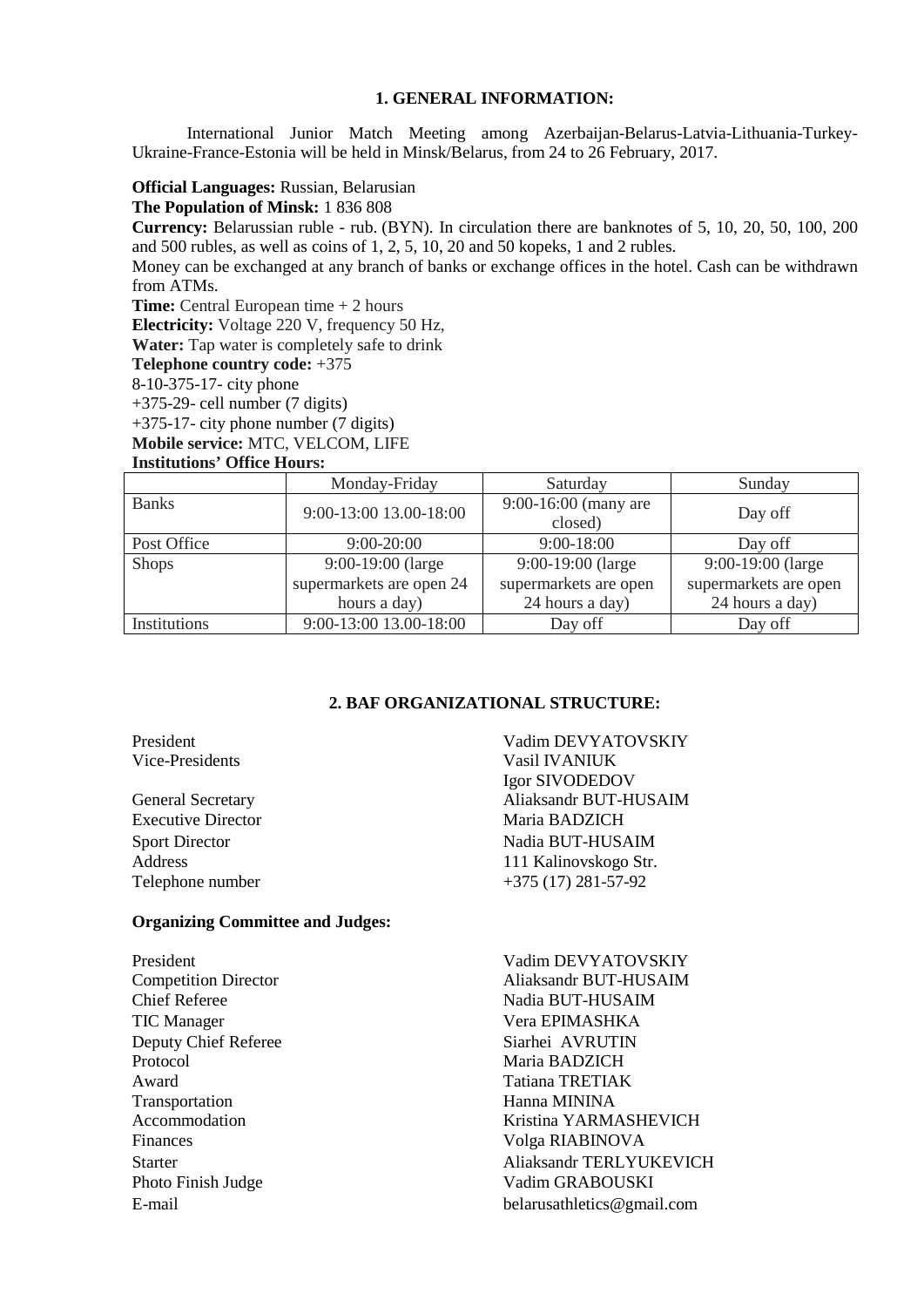# **3. ARRIVAL:**

# **Arrival by plane**

The official airport is Minsk National Airport (MSQ). Upon arrival at the airport teams will be met and accompanied to the team bus, which will take teams to the hotel (estimated travel time is 40-50 minutes and depends on traffic)

Equipment and poles will be delivered together with the team on the bus.

# **Arrival by train**

Central railway station is 8,6 km from the hotel. Teams arriving by train will be met and accompanied to the team bus, which will take teams to the hotel (estimated travel time is 10-20 minutes and depends on traffic)

# **Arrival by bus**

Teams arrive to the hotel where a LOC representative will meet them.

# **Visas**

Countries requiring visas should contact the Embassy/Consulate of the Republic of Belarus in their country.

In case you need an invitation to obtain a visa, you should send data on participants: name-last name-sex–  $DOB -$  passport number – date of issuance – validity (contact email [belarus.athletics@gmail.com](mailto:belarus.athletics@gmail.com))

# **4. TRANSPORTATION:**

# **Transport to the airport / the railway station**

Transportation will be arranged in accordance with the schedule confirmed by teams. Further information can be obtained from the information desk at the hotel.

# **5. ACCOMMODATION & HOTEL INFORMATION:**

All teams will be accommodated in one hotel:

- Victoria Olimp Hotel (103, Pobediteley Pr. Minsk).
- Phone: **+**375 17 308 7555

The information Desk will operate in the hotel according to the arrival and departure of the teams:

| 23 February (Thursday): | from 14.00 to 20.00 |
|-------------------------|---------------------|
| 24 February (Friday):   | from 09.00 to 20.00 |
| 25 February (Saturday)  | from 09.00 to 19.00 |
| 26 February (Sunday)    | from 09.00 to 11.00 |
| 27 February (Monday)    | from 09.00 to 11.00 |

### **Additional expenses**

Team leaders will be responsible for any additional costs (bar, laundry, phone calls, etc.) and should make payments at the front desk before leaving the hotel.

# **All payments are made in Belarusian rubles**

### **Meals**

Meals will be available at the teams' hotel restaurant according to the schedule. Access to the restaurant will be by accreditation card.

Restaurant opening hours will be posted at the information desk.

All participants are invited to the final banquet on February 25 (the restaurant "Moulin Rouge"). The LOC will provide transportation (the schedule will be posted at the information desk).

Accreditation cards will be issued to teams upon arrival.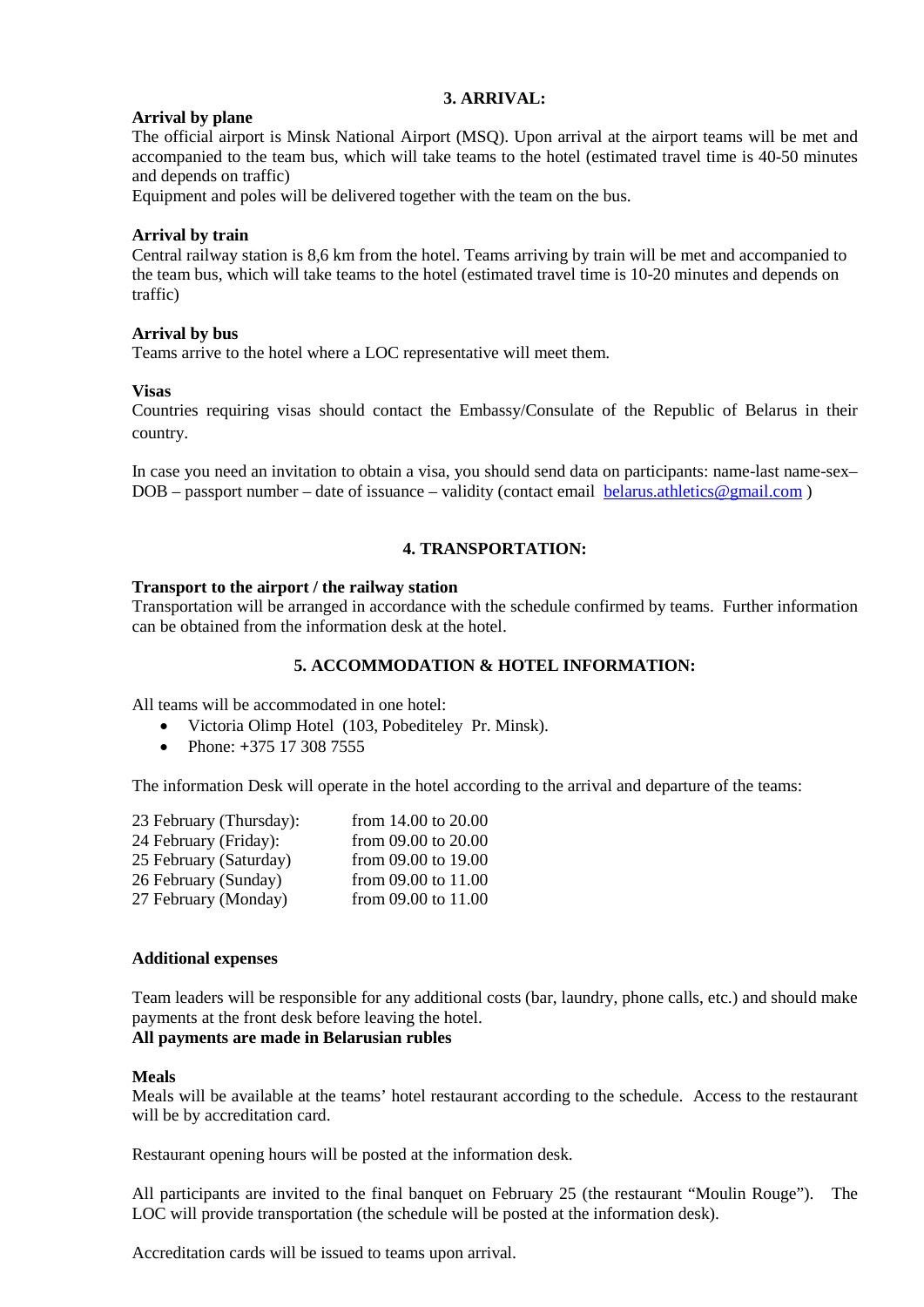Additional beverages not included in breakfast, lunch and dinner are paid separately.

### **6. ACCREDITATION:**

#### **General Information**

Each team member will receive an accreditation card, which should be worn all the time and which should be visible. Access to zones will be made in accordance with the accreditation cards.

#### **Accreditation Procedure**

Accreditation cards will be prepared with a list of teams, received after the final confirmation of participants.

Accreditation cards can be obtained in the team hotel at the information desk. Team Leaders are responsible for collecting accreditation cards for the team.

#### **Loss of accreditation**

In case of loss of accreditation, it is necessary to contact the information desk in the hotel. A new accreditation card will be obtained after an appropriate request.

#### **Access to zones for the teams**

Each team's accreditation card gives access to seats for spectators, warm-up area, changing rooms. Only athletes competing in a particular event, will have access to the Call room in the competitive area.

Team Leaders are invited to the VIP Hospitality Room and they may be granted an additional amount of VIP accreditations (not more than 2 per team).

Some cards will be issued to team leaders to access the TIC and obtain the necessary information.

# **7. TECHNICAL INFORMATION:**

# **Technical Information Center (TIC)**

The main function of the Centre is to ensure relations among team delegates, the LOC, and competition administration.

TIC will be located in the competition area (see Application)

Business hours are as follows: 24 February (Friday): from 12.00 to 20.00<br>25 February (Saturday): from 09.00 to 18.00 25 February (Saturday):

The TIC is responsible for the following:

- Answers to written questions during the technical meeting
- Settlement of technical requests from delegations
- Information about the competition (start lists, final results)
- Providing information on weighing personal sports equipment of participants
- Request documents for registration of national records (the photocopy from photo finish)
- Protests and Appeals

All technical information regarding competitions will be displayed on the information board of the competitions.

Access to the TIC will be carried out in accordance with the individual accreditation cards. The TIC card will be given to team leader (1 card per team).

### **Technical Meeting**

The technical meeting will be held on February 24 at 18:30 in the athletic arena of Belarus State University of Physical Culture (3rd floor, Conference Hall).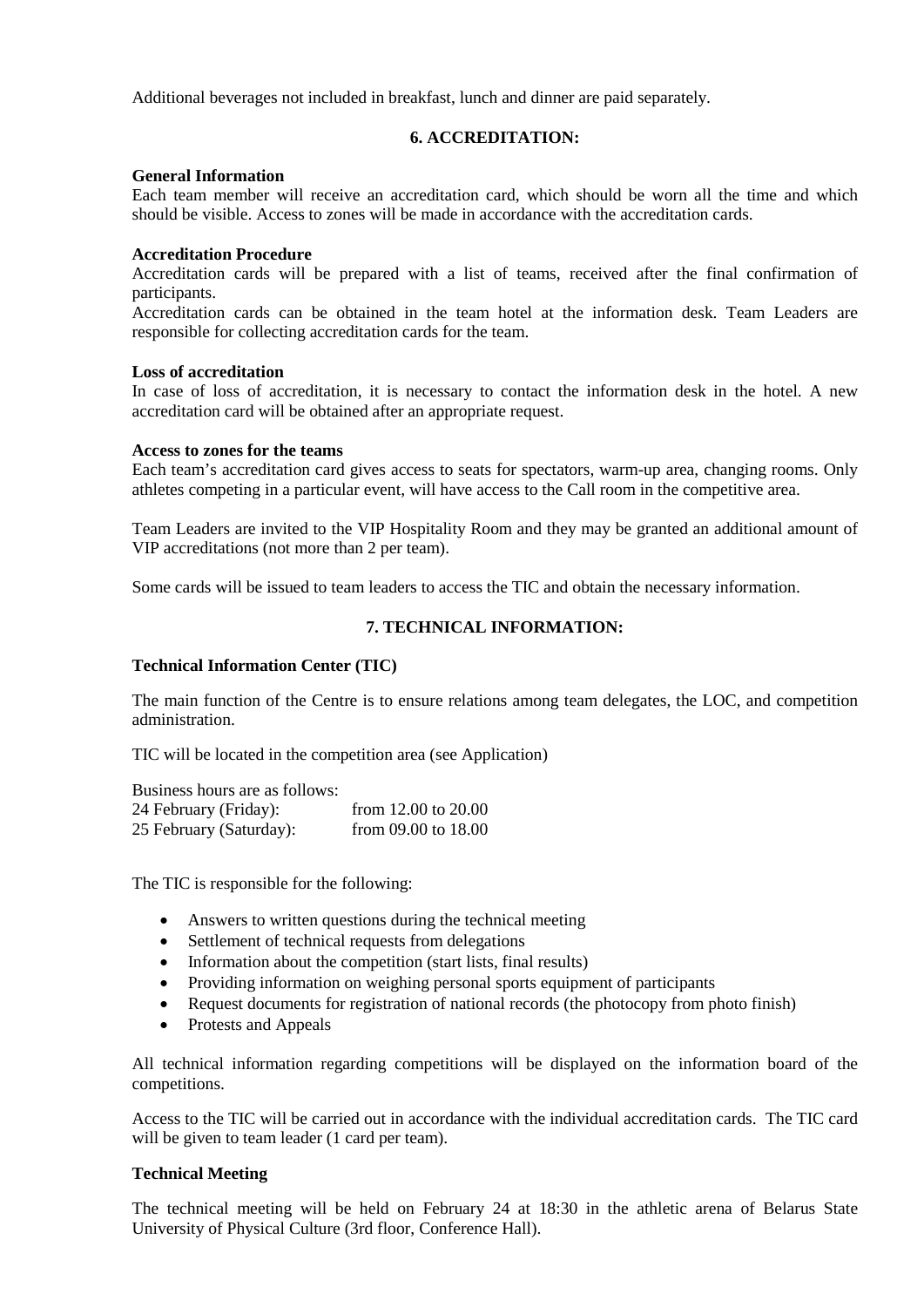All questions relating to the technical meeting must be submitted in writing in English or in Russian to the TIC till 17:00 February 24. Answers to these questions will be given during the meeting in Russian and translated into English.

Each team may be represented by a maximum of 2 representatives and, if necessary, an interpreter.

The presence of the appropriate officials is expected during the technical meeting:

- LOC Representatives
- Director of the Competitions
- Chief Referee for the Competitions
- TIC Manager
- Team Representatives
- Judges (if necessary)

### **Agenda**

Provisional agenda for the technical meeting:

- Greetings of the LOC President
- Informational briefing
- Ceremony of Award and Opening Ceremony
- Response to questions submitted in writing by representatives of the teams

### **Sports Equipment**

The equipment will be provided to the LOC. Athletes may use their private equipment. If adopted, it will be available for other participants during the competition.

Personal equipment will be permitted providing that:

- It has been certified by the IAAF
- It is in good condition
- It is available for other participants of competitions until the end of the competition
- Was provided to the TIC on February 24 (Friday) from 12.00 to 20.00.

Ordinary equipment will be provided for training on February 24.

### **Competition Site Visit**

Heads of delegation and team members can participate in the official visit to the competition arena on February 24 at 17.30 after the technical meeting.

### **Competition Arena**

Competitions will be held at the sports complex of the University of Physical Culture. The scheme of the arena is attached (see Application). Capacity of the arena is 300 seats.

The sport complex has the following:

- 8 tracks in a straight line
- 4 tracks in a circle
- 1 sector for High Jump
- 1 sector for Pole Vault
- 1 sector for Long Jump
- 1 sector for Triple Jump
- 1 sector for Shot Put

Warm-up area is located on the ground floor and includes:

• 6 tracks in a straight line (100 meters long)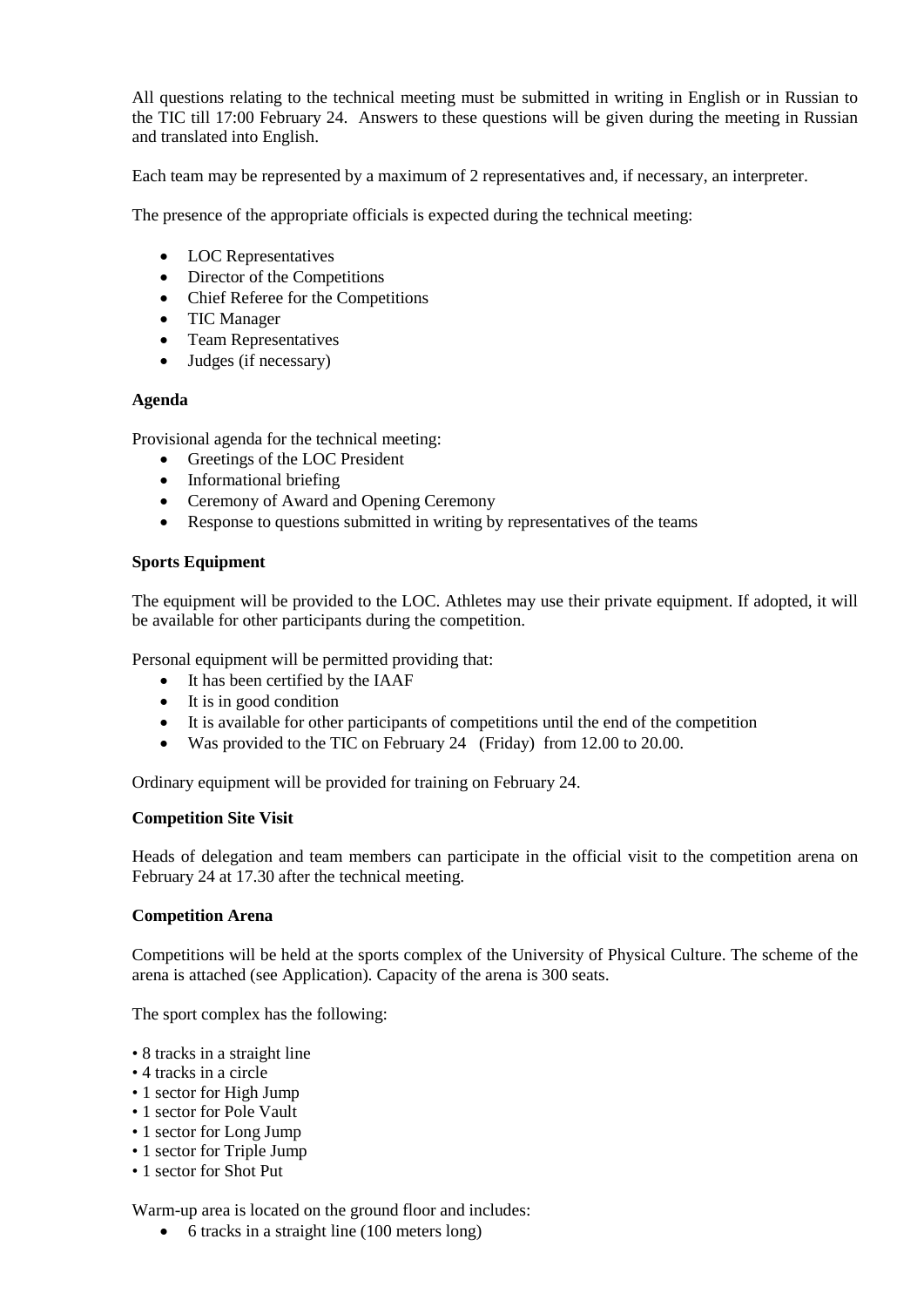# **Training**

Athletes will be able to train on the competition arena on 24 February, from 16:00 to 19:00.

The weightlifting hall is located close to the TIC. Working hours coincide with the official training time.

# **Training with the competition starter**

Will be available during the official training on 24 February, from 17:00 to 18:00.

### **Changing Rooms**

Changing rooms with showers are located at the competition site (see Application).

# **8. COMPETITION REGULATIONS:**

# **General Information**

The race distribution in track events shall be implemented in accordance with the entry information. Distribution of succession in jumping and throwing events will be random. The first curve in 800 m race the competitors start and run on separate lanes. The weight of athletic equipment: Junior F shot  $-4$  kg, junior M shot  $-6$  kg. In track events competitions are held in one round.

# **Competition Bibs**

Each participant will receive 2 Bibs. One should be attached to the front and the second one to the back (except for high jump and pole vault). The competition bib should not be cut or folded.

# **Competition Clothing**

It is desirable that athletes were dressed in team uniform.

# **8. COMPETITION SCHEDULE:**

### **Timetable**

The timetable is attached.

### **Call Room Procedures**

Call room will be located in the basement of the warm-up area.

The following items will be checked

- Uniform
- Competition shoes
- Backpacks and bags
- Things that are prohibited for use in competition area (radio, phones, headsets, cameras, photo cameras, etc.)

# **Preparation for Competitions**

### **Track events**

Track training suits for 60m, 60m H, 300m should be stacked in a basket. These baskets will be delivered to the mixed zone area.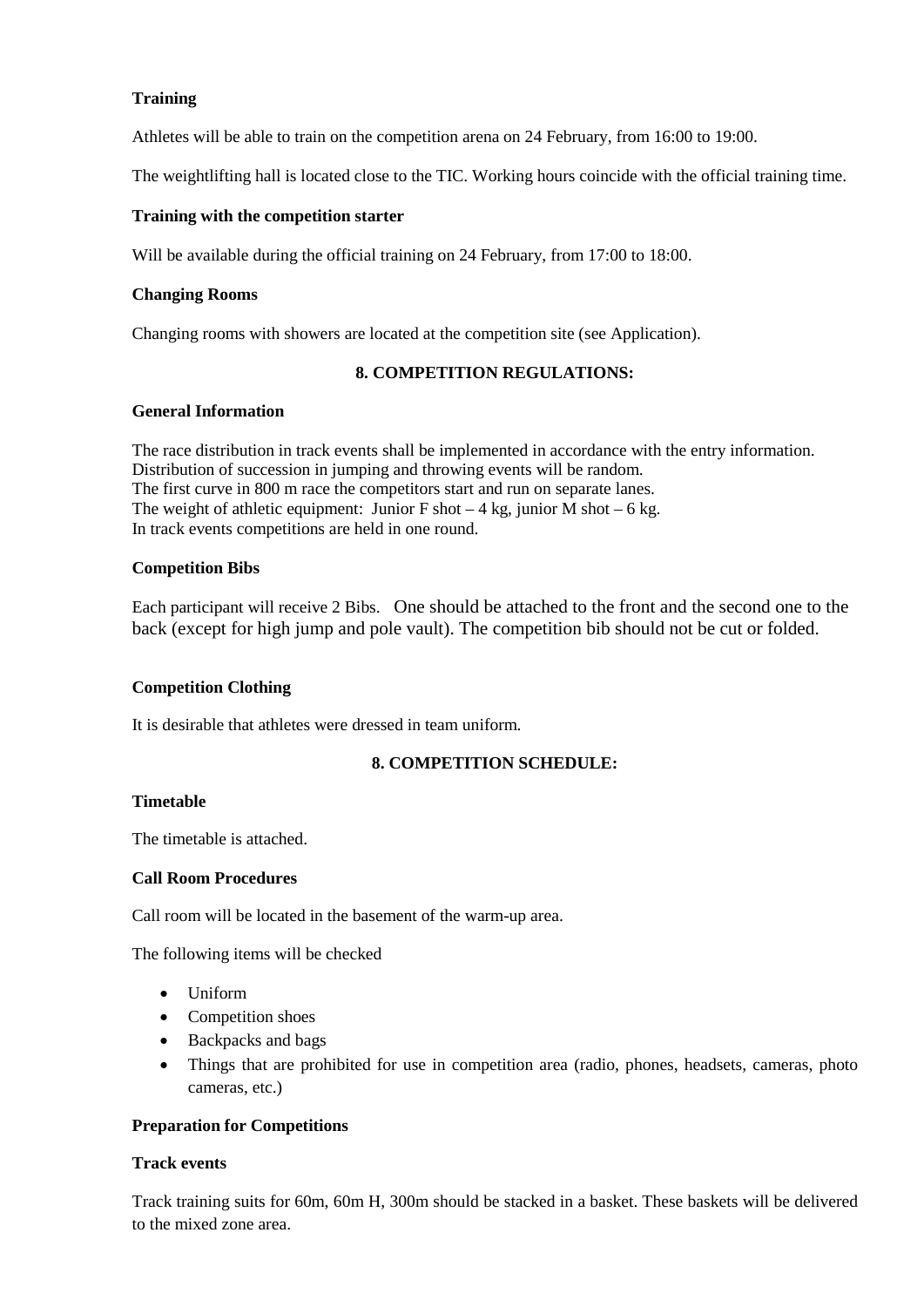#### **Starter's commands**

The starter's commands will be given in English For distances up to and including 400m:

- «On your marks»
- «Set»
- Pistol shot

For distances 800m and more:

- «On your marks»
- Pistol shot

If for any reason the starter feels the need to break off the race, he/she will say the following words:

• «Stand-up»

False start indicators will be installed on the starting paddles.

### **Timing**

The official timing will be provided by the organizers and will be displayed on the electronic scoreboard. The photo finish camera will be provided by the Finish Lynx System.

# **Field Events**

In all field events a judge shall observe all trial attempts. Athletes must use only official markers provided by the LOC. The markers can be taken from the judges at the competition arena.

### **Measurements**

Hand timing will be used in field events timekeeping.

### **Leaving competition area during competitions**

An athlete may leave the competitive zone, accompanied by a judge. The intention should be made to the referee (Chief Referee for the event).

### **Leaving competition area after competitions**

After the competitions, athletes must leave the competition area passing through the "mixed zone".

### **Drinking stations**

Water will be provided by the LOC in the Call-room and in the mixed zone.

### **Protests and appeals**

Protests will be resolved in accordance with the IAAF Rule 146.

### **Interviewing**

Immediately after the end of the competition, a group of journalists will wait for athletes in the mixed zone. Athlete decides himself whether he/she will give an interview.

# **9. MEDICAL SERVICE & DOPING CONTROL:**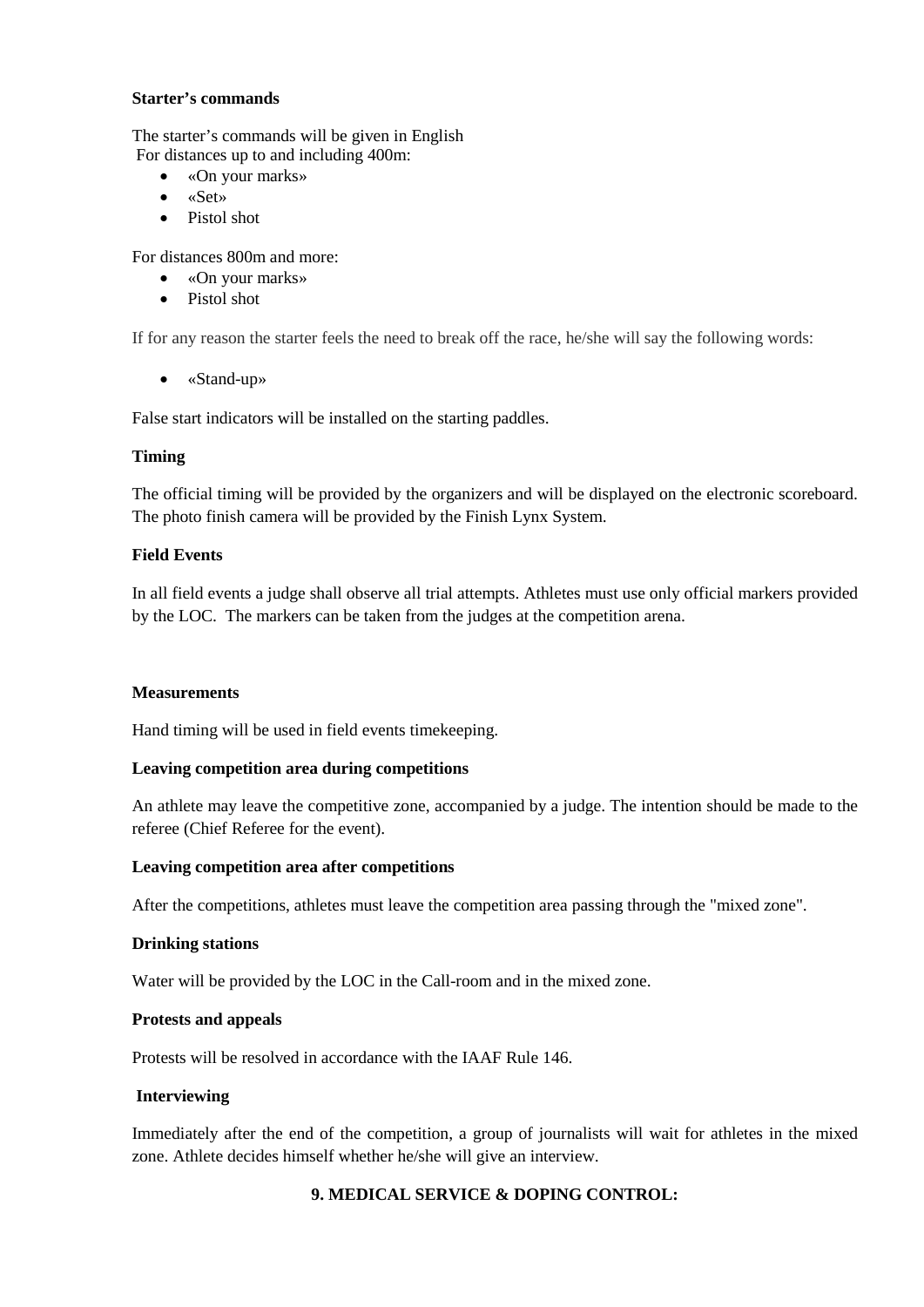Medical services will be available to all participants in the competition area. Medical station will be located in the Pole Vault zone.

In case you need emergency medical assistance please dial number 103.

# **Medical Insurance**

All teams participating in the competitions are responsible for purchasing insurance covering disease or injury if necessary.

# **Doping Control**

Doping control will be carried out in accordance with the IAAF Rules and the Anti-Doping Regulations of National Anti-Doping Agency of the Republic of Belarus. Urine or blood samples may be taken during the competition.

Athletes selected for doping control tests will be informed by the doping control officer. Athletes must sign the notification.

The selection of athletes will be carried out based on the athlete's results in the competition.

# **10. INFORMATION:**

### **Anchor**

Information will be provided in Russian and in English.

# **Start Lists**

Start lists will be available to team leaders after the technical meeting.

### **List of results**

The results will be displayed on the information board. Competition results will be provided to team leaders at the final banquet with diplomas of the competition.

### **11. CEREMONIES:**

### **Opening ceremony**

The opening ceremony will take place on February 25 at 9:30 in the competition arena. There will be parade during the ceremony and each team will be represented by 10 members.

# **Awarding ceremony**

The awarding ceremony will take place in accordance with the timetable (see Application). Athletes should wear the official uniform during the awarding ceremony. More details will be given during the technical meeting.

# **Final Banquet**

Final banquet will be held on February 25 at 20:00 in the Moulin Rouge restaurant. All participants and officials, having the accreditation card, are invited to the event.

# **11. DEPARTURE:**

Teams must inform the LOC of the departure time. Departure time of the bus to the airport/railway station will be listed on the Information Board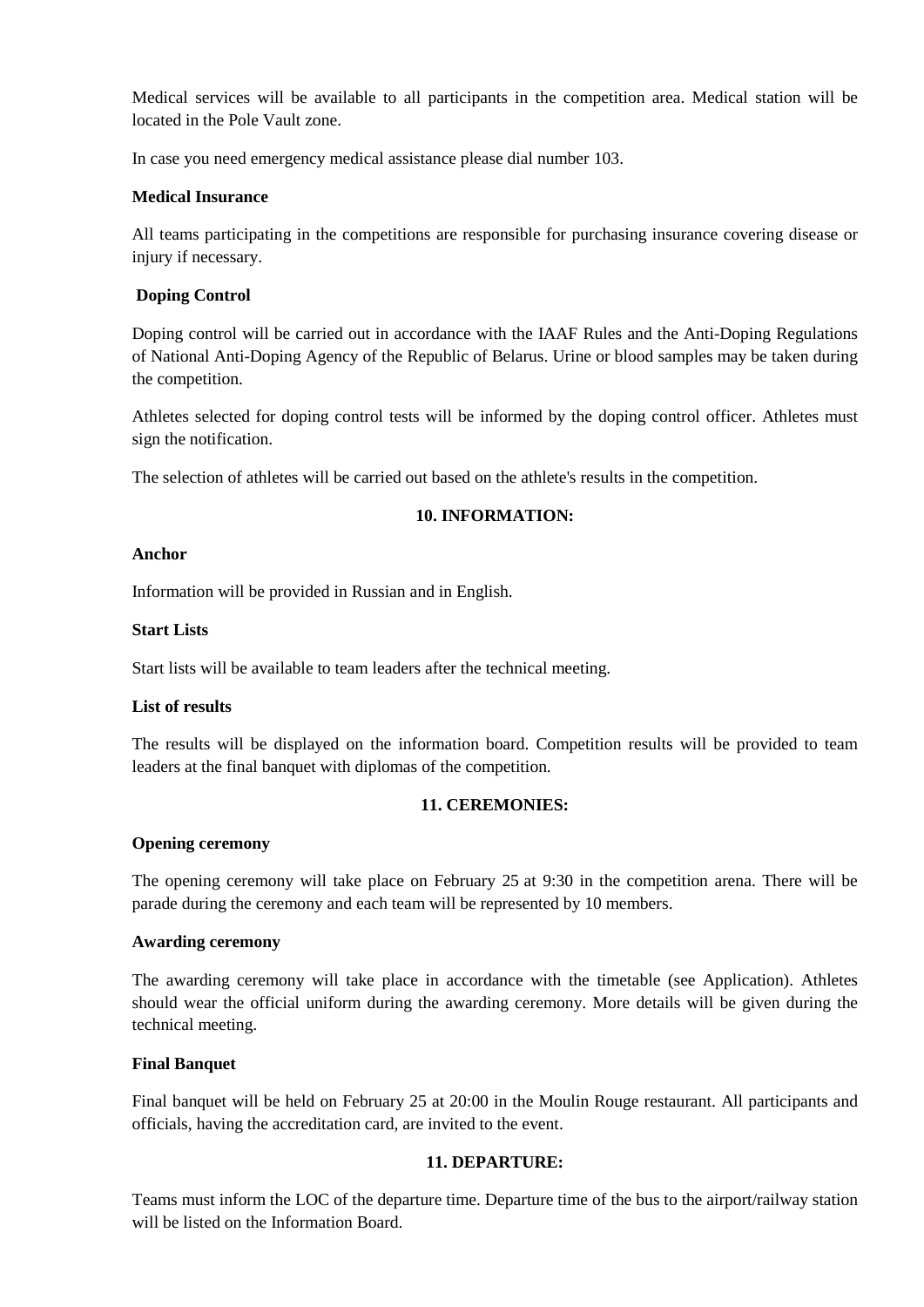# **12. CONTACT INFORMATION:**

If you need more information about the competition, please contact Aliaksandr But-Husaim by email [belarus.athletics@gmail.com,](mailto:belarus.athletics@gmail.com) +37529-7968044

**Belarus Athletic Federation 111 Kalinovskogo Str., 220119 Minsk** Tel/Fax: +375(17)369-97-00 (specialists) e-mail: <u>belarus.athletics@gmail.com</u>

# **13. APPLICATIONS:**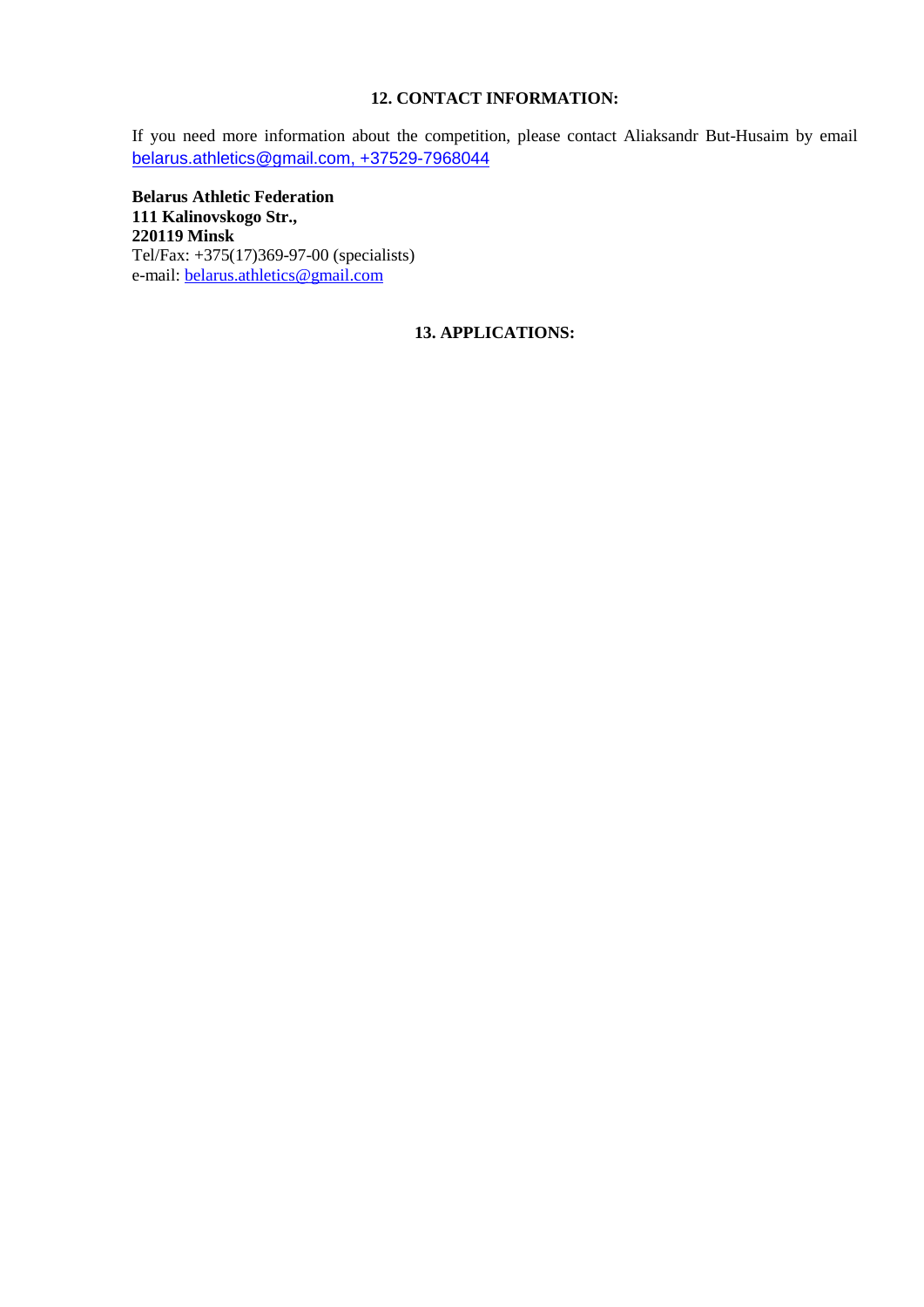# **Tournament Records**

| M                     |          |                                                          | $\mathbf{F}$         |                       |          |                                         |                      |
|-----------------------|----------|----------------------------------------------------------|----------------------|-----------------------|----------|-----------------------------------------|----------------------|
| Event                 | Result   | Athlete                                                  | Date &<br>Venue      | Event                 | Result   | Athlete                                 | Date &<br>Venue      |
| 5000M<br><b>RW</b>    | 20.27,18 | <b>KALIADA Mikita</b><br>(Belarus)                       | Minsk,<br>27.02.2016 | 5000M<br><b>RW</b>    | 24.01,06 | <b>KOMEL Valeryia</b><br>(Belarus)      | Minsk,<br>27.02.2016 |
| 60M<br><b>Hurdles</b> | 7,83     | <b>ANDRALOITS</b><br>Maxim (Belarus)                     | Minsk,<br>27.02.2016 | 60M<br><b>Hurdles</b> | 8,25     | <b>HERMAN Elvira</b><br>(Belarus)       | Minsk,<br>27.02.2016 |
| 60M                   | 6,88     | <b>CHORNYY</b><br>Anatoliy (Ukraine)                     | Minsk,<br>27.02.2016 | 60M                   | 7,55     | <b>KACHUR Yana</b><br>(Ukraine)         | Minsk,<br>27.02.2016 |
| 300M                  | 34,69    | <b>HRABARENKA</b><br>Maksim (Belarus)                    | Minsk,<br>27.02.2016 | 300M                  | 39,48    | <b>STAVNYCHA</b><br>Dariya (Ukraine)    | Minsk,<br>27.02.2016 |
| 1500M                 | 3.58,36  | <b>ALIKSIYCHUK</b><br>Andriy (Ukraine)                   | Minsk,<br>27.02.2016 | 1500M                 | 4.36,00  | <b>SEMRA Karaslan</b><br>(Turkey)       | Minsk,<br>27.02.2016 |
| <b>2000M SC</b>       | 5.51,43  | <b>OULID-AISSA-</b><br><b>HAUSER Maxence</b><br>(France) | Minsk,<br>27.02.2016 | <b>2000M SC</b>       | 6.44,21  | <b>SHABANAVA</b><br>Tatsiana (Belarus)  | Minsk,<br>27.02.2016 |
| <b>Triple</b><br>Jump | 16,08    | <b>BEZNIS Pavlo</b><br>(Ukraine)                         | Minsk,<br>27.02.2016 | <b>Triple</b><br>Jump | 13,20    | ZAGAINOVA<br>Diana (Lithuania)          | Minsk,<br>27.02.2016 |
| Long<br>Jump          | 7,56     | <b>EMRE DALKIRAN</b><br>(Turkey)                         | Minsk,<br>27.02.2016 | Long<br>Jump          | 6,27     | <b>SKVARTSOVA</b><br>Violetta (Belarus) | Minsk,<br>27.02.2016 |
| <b>Shot Put</b>       | 18,20    | <b>PAULIUS Gelažius</b><br>(Lithuania)                   | Minsk,<br>27.02.2016 | <b>Shot Put</b>       | 13,85    | <b>BAYRAK Yuliya</b><br>(Ukraine)       | Minsk,<br>27.02.2016 |
| High<br>Jump          | 2,18     | <b>BARANNIKOV</b><br>Oleksandr (Ukraine)                 | Minsk,<br>27.02.2016 | High<br>Jump          | 1,88     | <b>LEVCHENKO</b><br>Yuliya (Ukraine)    | Minsk,<br>27.02.2016 |
| <b>Pole Vault</b>     | 5,20     | <b>MALYKHIN</b><br>Vladyslav (Ukraine)                   | Minsk,<br>27.02.2016 | Pole vault            | 4,00     | <b>SHPAK Anna</b><br>(Belarus)          | Minsk,<br>27.02.2016 |
| <b>Pentathlon</b>     | 4190     | <b>ANDRALOITS</b><br>Maxim (Belarus)                     | Minsk,<br>27.02.2016 | Pentathlon            | 4179     | <b>SHUKH Alina</b><br>(Ukraine)         | Minsk,<br>27.02.2016 |

4х200M (MIXED RELAY) – 1.32,97 – Ukraine (STAVNYCHA Dariya, KACHUR Yana, POLISHCHUK Renat, CHORNYY Anatoliy) – Minsk, 27.02.2016